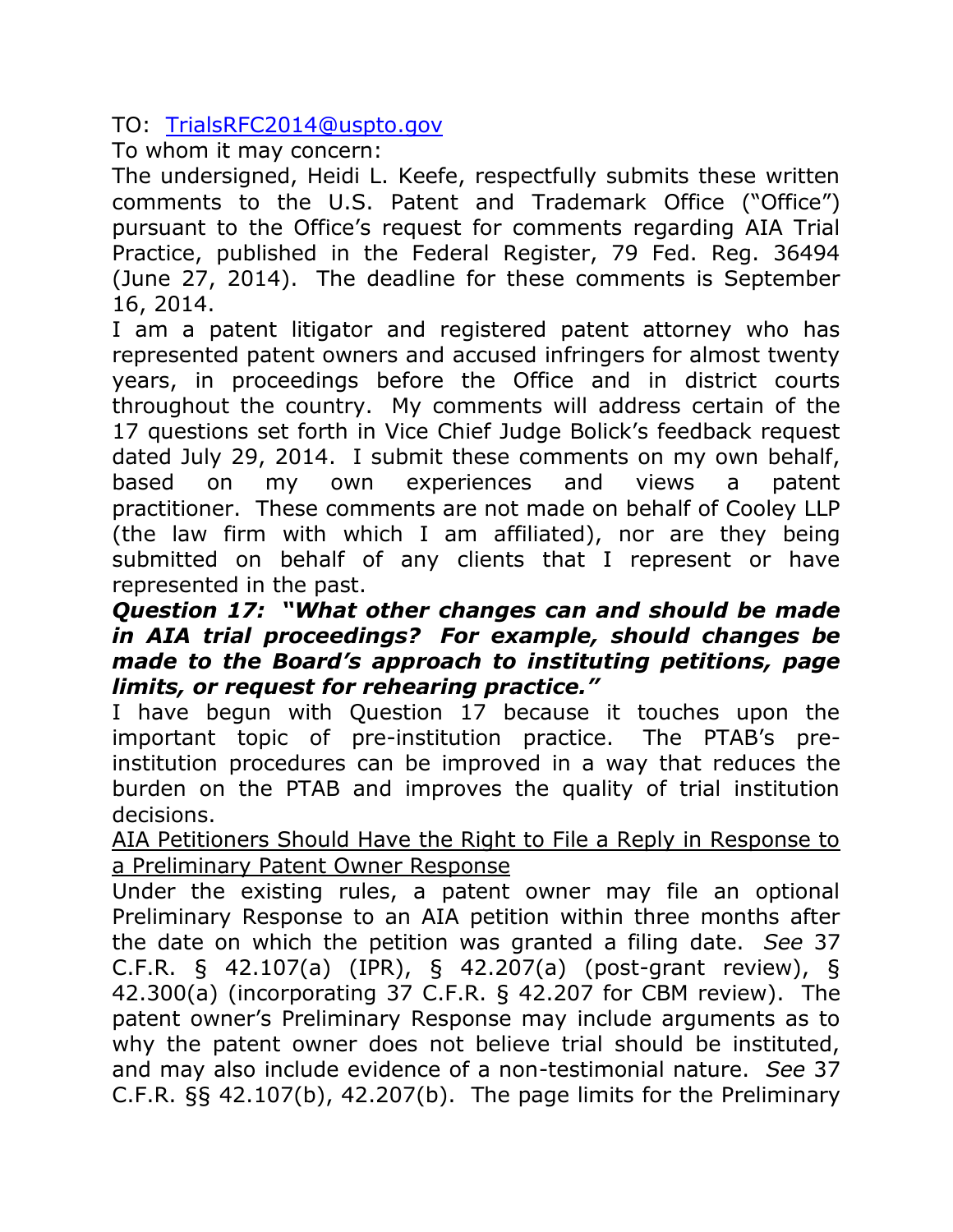Response are the same as the original petition (60 pages for IPR, 80 pages for CBM or post-grant review). *See* 37 C.F.R. § 42.24(b)(1). The Rules therefore provide a patent owner with the ability to submit extensive pre-institution arguments against the petition, but give the petitioner no right to respond to those arguments before an institution decision is reached. The Office should accordingly amend its rules to allow AIA petitioners to file a reply brief responding to a patent owner's Preliminary Response.

This change would improve pre-institution practice in several ways. First, a reply brief is consistent with the general long-standing

practice of tribunals to allow the party who bears the burden of proof (in this case the AIA petitioner) to file a reply brief. As the Office noted in its Trial Practice Guide, "replies can help crystallize issues for decision." 77 Fed. Reg. 48767 (August 14, 2012). This principle is reflected in the PTAB's *post*-institution practice that allows the AIA petitioner to file a reply to the patent owner's response, and allows the patent owner to file a reply in support of a motion to amend or substitute claims. These rules recognize that reply briefs enable decision-makers to make better and more informed decisions.

Second, the ability to file a reply brief will likely reduce the burden on the PTAB and reduce the number of requests for rehearing filed by petitioners under 37 C.F.R. § 42.71(d). Under the existing rules, the PTAB must assess arguments in the Preliminary Response, which may be extensive and detailed, without any input from the petitioner. In IPR petitions in which the undersigned has been personally involved, for example, Preliminary Responses often present detailed arguments about claim construction, in some cases asking the PTAB to construe terms or phrases not addressed in the original petition.

Preliminary Responses may also include mischaracterizations of the record that could be easily addressed in a petitioner reply brief. Preliminary Responses may also include arguments about issues not addressed in the petition such as whether the petition is time-barred or whether the petitioner is estopped for some reason from raising one or more grounds set forth in the petition.

Patent owners often submit extensive non-testimonial evidence with their Preliminary Responses such as dictionary definitions, excerpts from technical treatises and other materials, and refer to them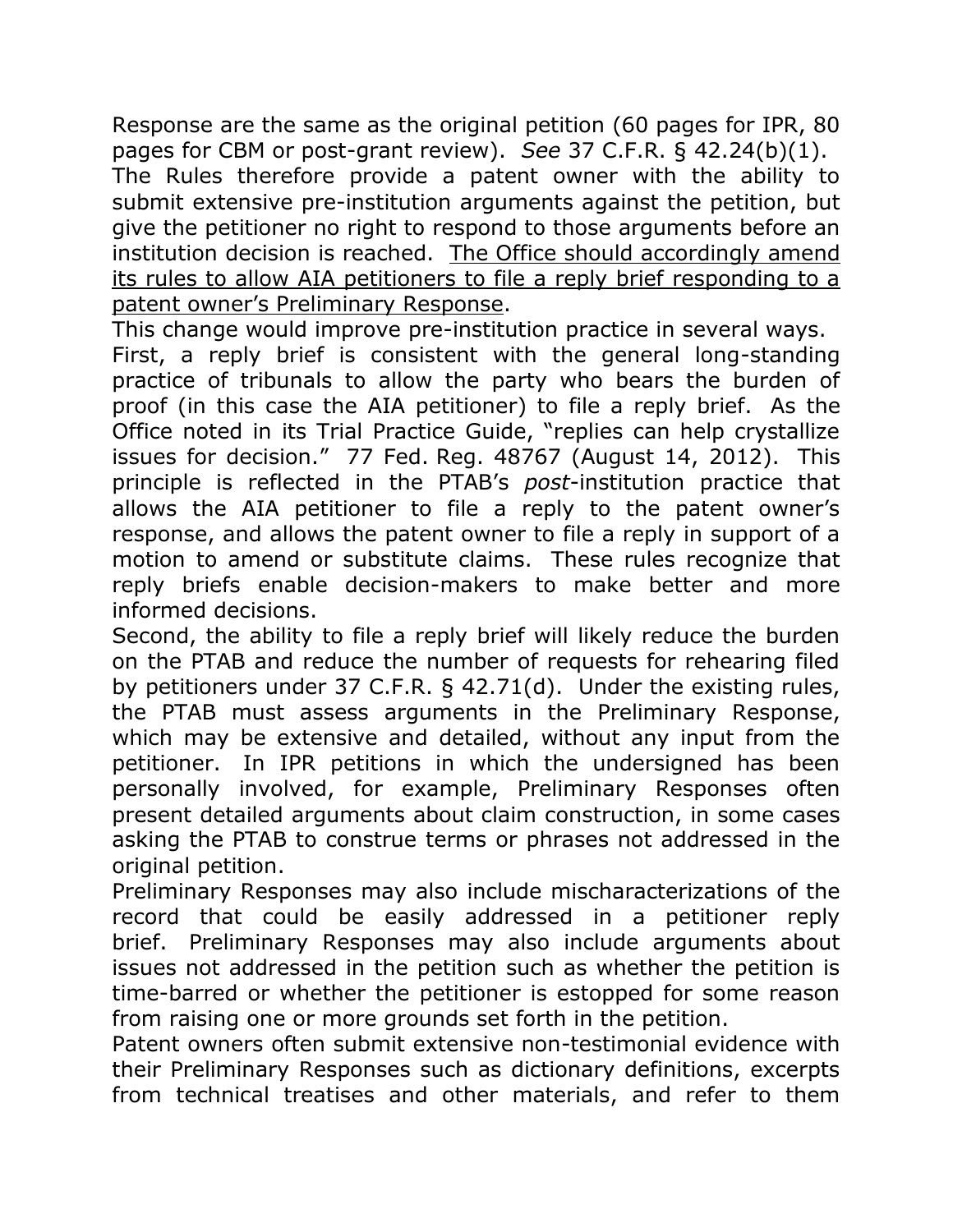throughout their arguments. "Question 3" posed by the Office's request for comments, moreover, contemplates the possibility of patent owners submitting testimonial evidence with their Preliminary Response, which would make a reply brief even more essential.

In any case, after the submission of the Preliminary Response, the PTAB must evaluate a potentially extensive set of patent owner arguments without any input from the party who filed the petition and who bears the burden of proof.

A reply brief prior to institution is entirely consistent with the statutory policy of the AIA to permit adversarial and *inter partes*  validity challenges by the Office. Current pre-institution practice, in fact, more closely resembles *ex parte* reexamination in the sense that the petitioner cannot present any response to patent owner arguments prior to the critical institution decision by the PTAB. This problem is exacerbated by the fact that no oral argument is held prior to an institution decision, and a decision denying institution is deemed "final and nonappealable." 37 C.F.R. § 42.71(c).

The PTAB has in the past pointed to the availability of a request for rehearing in denying a petitioner the right to file a pre-institution reply brief. (*See, for example, Vestcom Int'l, Inc. v. Grandville Printing Co*., IPR2013-0031, Paper 21, at 4.) But the ability to file a request for rehearing is not a substitute for a reply brief. A request for rehearing is reviewed only for "abuse of discretion" (37 C.F.R. § 42.71(d)), a deferential standard that results in few of these requests being granted. Rehearing requests are also typically heard by the same PTAB panel that issued the initial institution decision. By the time a request for rehearing is filed, therefore, the issuing panel has already invested time and effort in the initial institution decision and may feel understandably reluctant to revisit it. Pre-institution practice would better serve the statutory objectives of the AIA if it enabled the petitioner to respond to the

patent owner's arguments prior to the PTAB's institution decision. Finally, the inability of a petitioner to file a reply brief makes institution decisions less predictable and may ultimately undermine the effectiveness of the AIA trial procedure. An IPR petition, for example, is often the result of an enormous investment of time and meticulous attention to detail. But no matter how much care a petitioner exercises in crafting its petition, it is simply not possible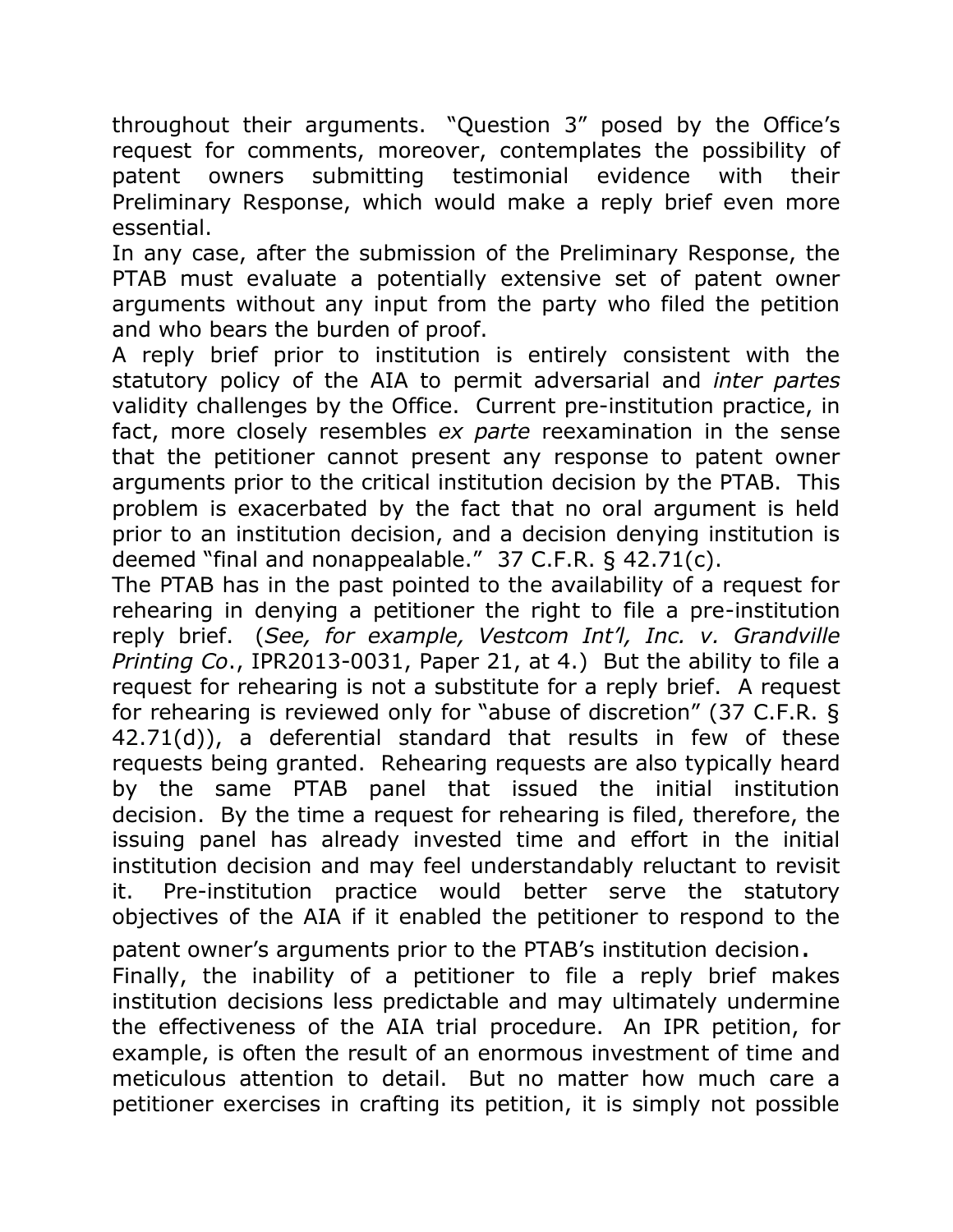to predict and account for every conceivable argument the patent owner may make in its Preliminary Response. The fact that the petitioner has no ability to respond, in fact, may even incentivize patent owners to make arguably misleading or inaccurate arguments and factual assertions in their Preliminary Responses. The inability to predict and respond to such arguments not only complicates preparation of the initial petition, but, in the end, increases the burden on the Office by encouraging petitioners to file multiple simultaneous petitions on different prior art references to account for this uncertainty and increase the chances of institution.

The Page Limits for Post-Institution Reply Briefs Should be Increased

AIA Trial practice can also be improved by increasing the number of pages allowed for reply briefs filed by petitioners and patent owners. Under the existing rules, a petitioner's reply brief cannot exceed 15 pages, and a patent owner's reply in support of a motion to amend or substitute claims cannot exceed 5 pages. *See* 37 C.F.R. § 42.24(c). The undersigned respectfully submits that these page limits are insufficient in light of the PTAB's strict rules for typeface and margins. The petitioner's 15 page reply brief, for example, responds to a 60-page maximum (for IPR) or 80-page maximum (for CBM and post-grant review petitions) brief, and the patent owner's five-page reply in support of a motion to amend or substitute responds to an opposition of up to 15 pages.

In adopting the existing page limits, the Office noted that it "believes that the use of page limits in Federal courts and in contested cases is instructive when looking to trials under the AIA." 77 Fed. Reg. 48636 (August 14, 2012). The undersigned respectfully submits that, with respect to the length of reply briefs, the Office's rules do not follow the federal court examples or afford enough pages to prepare a thorough response. Federal courts generally allow a reply brief to be at least half the length of the brief to which it responds. *See* Federal Rule of Appellate Procedure 32(a)(7)(a) ("A principal brief may not exceed 30 pages, or a reply brief 15 pages…"); Northern District of California, Civil Local Rule 7.3 (opposition briefs may be 25 pages, reply briefs may be 15 pages) (available at [http://www.cand.uscourts.gov/localrules/civil\)](http://www.cand.uscourts.gov/localrules/civil), Eastern District of Virginia, Civil Local Rule 7(F) (opposition briefs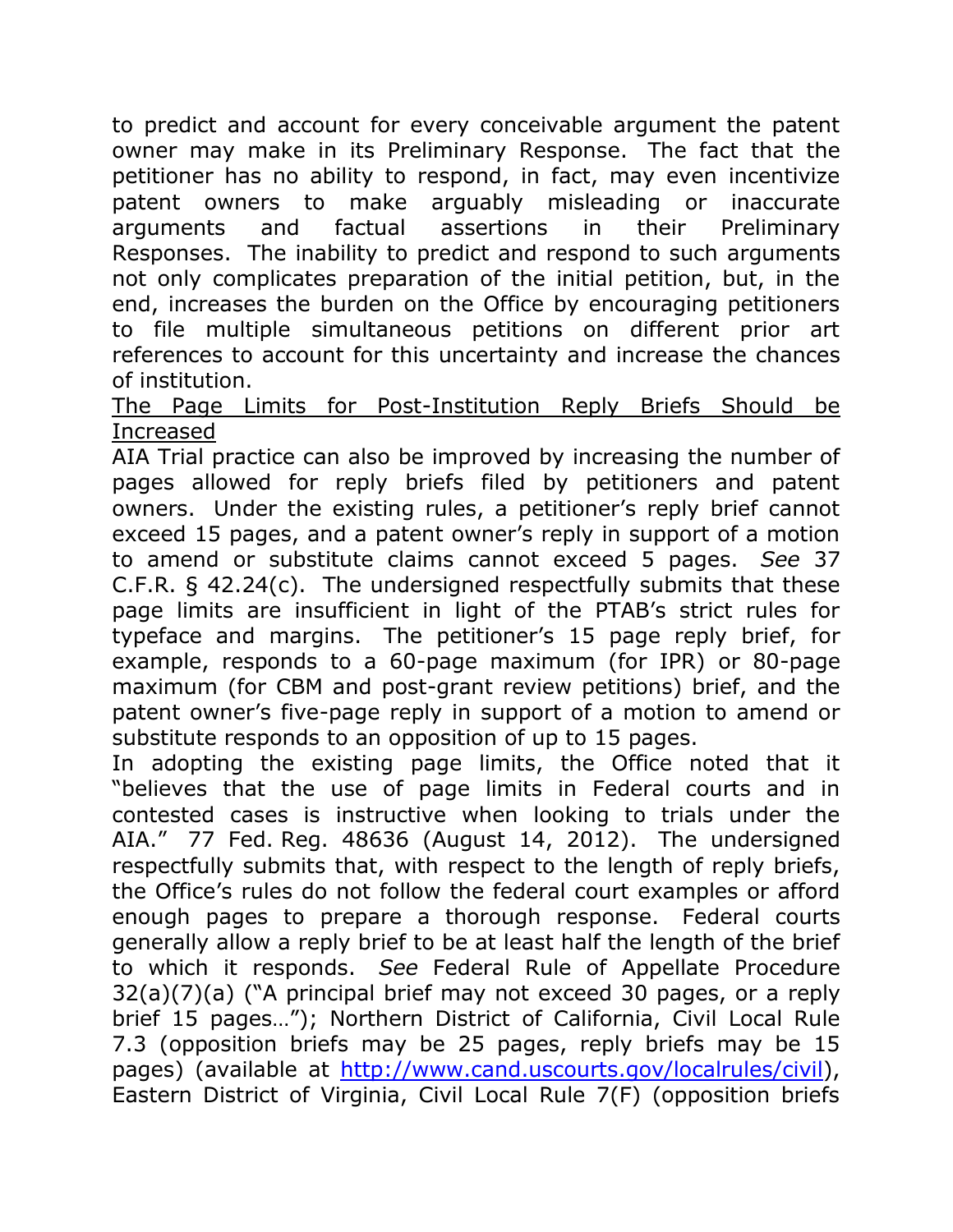may be 30 pages, reply briefs may be 20 pages) (available at [http://www.vaed.uscourts.gov/localrules/LocalRulesEDVA.pdf\)](http://www.vaed.uscourts.gov/localrules/LocalRulesEDVA.pdf).

Although the ratios between opposition and reply briefs are not uniform among tribunals, the undersigned is not aware of any federal tribunal that limits a reply brief to only one-fourth of the length of the brief to which it responds, as the current rules mandate for petitioner replies. Balancing the need for conciseness with affording parties an opportunity to more fully address their opponents' contentions, the undersigned believes that the page limits for reply briefs should be extended to 30 pages for petitioner reply briefs, and 8 pages for patent owner reply briefs in support of motions to amend claims.

# *Question 3: "Should new testimonial evidence be permitted in a Patent Owner Preliminary Response?"*

The undersigned believes that the answer to this question depends to some extent on whether or not the petitioner is allowed to file a reply brief. As mentioned above, the problems associated with the PTAB having no petitioner response to the patent owner's arguments would be significantly exacerbated if a Preliminary Response could include testimonial evidence such as expert declarations.

Testimonial evidence would also significantly complicate preinstitution practice. For example, if *competing* expert declarations were weighed at the pre-institution phase, each side should theoretically have the opportunity to depose or cross-examine its opponent's expert witness. This could turn the institution decision into a full-blown mini-trial on the merits, which is inconsistent with the statutory mandate that the Office merely determine the threshold question of whether the petitioner has shown a likelihood of prevailing on the grounds in its petition – and not decide the underlying merits of the petition.

# *Question 4: "Under what circumstances should the Board permit discovery of evidence of non-obviousness held by the petitioner, for example, evidence of commercial success for a product of the petitioner? What limits should be placed on such discovery to ensure that the trial is completed by the statutory deadline?"*

Allowing extensive discovery of "secondary considerations" evidence held by the petitioner could dramatically increase the scope of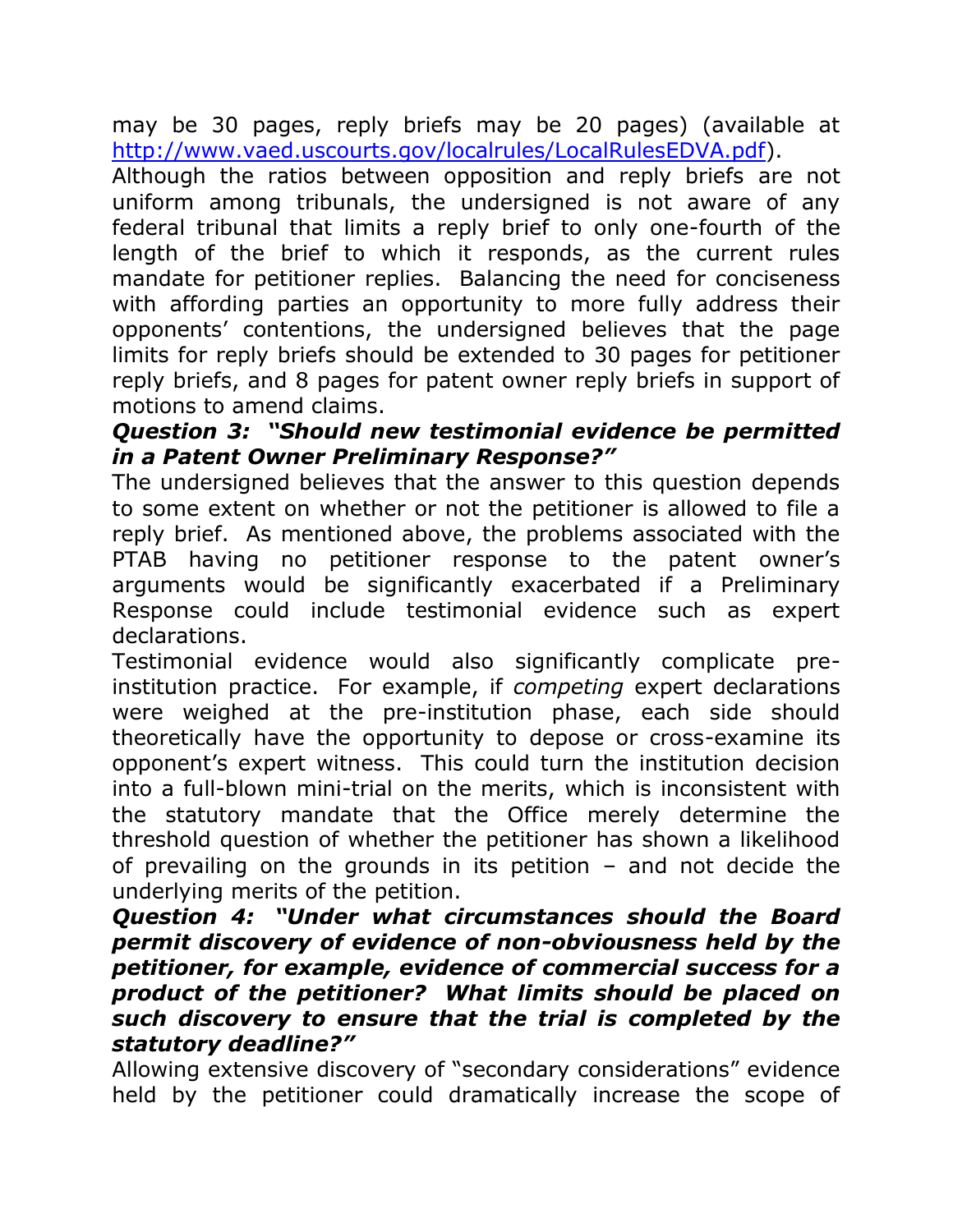potential discovery in AIA Trials, in fact, to a level similar to district court litigation. Petitioners may have millions of documents relating to an allegedly successful product. Ordering this kind of discovery would undermine one of the key goals of the AIA, i.e., to provide a streamlined and cost-effective way to challenge the validity of an issued patent.

In fact, allowing discovery of such evidence could turn AIA Trials into full-blown patent infringement mini-trials. For example, in order to show that the commercial success of a petitioner's product is relevant for secondary considerations, the patent owner must present evidence that the petitioner's product actually practices one or more of the challenged claims. The patent owner must also show a nexus between the alleged commercial success of the petitioner's product and the features of the claimed invention. "Evidence of commercial success, or other secondary considerations, is only significant if there is a nexus between the claimed invention and the commercial success." *Ormco Corp. v. Align Tech., Inc*., 463 F.3d 1299, 1311-12 (Fed. Cir. 2006).

The undersigned recognizes that secondary considerations evidence can, from time to time, help support a claim of nonobviousness. But the potential costs of this discovery, and the complexity it would bring to AIA Trials, far outweigh its limited evidentiary value in the majority of cases.

# *Question 14: "What circumstances should constitute a finding of good cause to extend the 1-year period for the Board to issue a final determination in an AIA trial."*

The undersigned believes that the six-month extension should be applied if there is a later-filed AIA proceeding on the same patent that will not reach a final decision until after the first proceeding is concluded. For example, take the situation where a particular patent is the subject of "Proceeding A" and "Proceeding B," the latter filed five months after the former. In this situation, regardless of whether the two proceedings are joined, the Office should exercise its discretion to extend the one-year period for Proceeding A in order that both proceedings can be considered at the same time. This will conserve the resources of the Office and avoid the possibility of inconsistent decisions on the same patent. Thank you for your consideration of the above comments. Respectfully submitted,